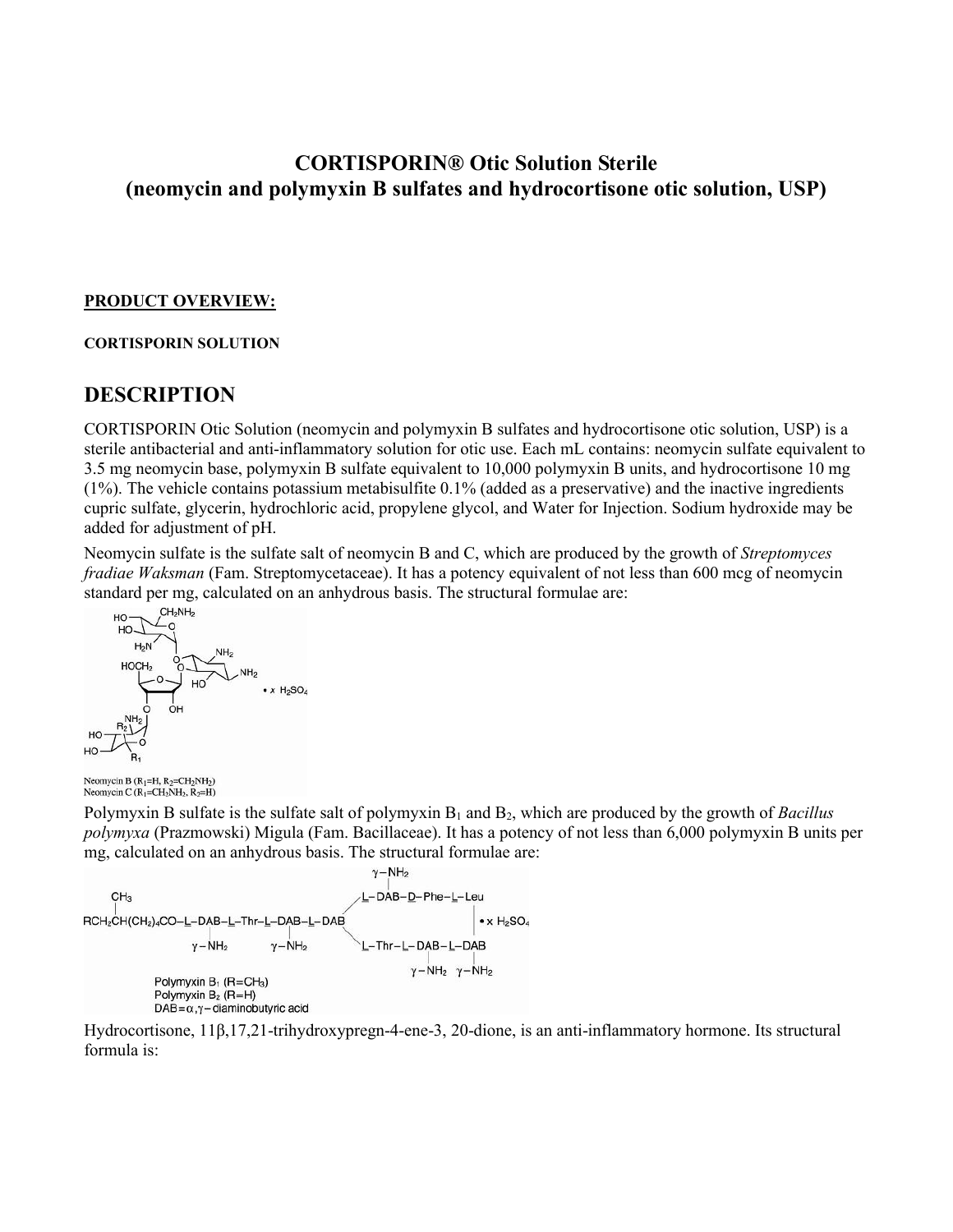

# **CLINICAL PHARMACOLOGY**

Corticoids suppress the inflammatory response to a variety of agents and they may delay healing. Since corticoids may inhibit the body's defense mechanism against infection, a concomitant antimicrobial drug may be used when this inhibition is considered to be clinically significant in a particular case.

The anti-infective components in the combination are included to provide action against specific organisms susceptible to them. Neomycin sulfate and polymyxin B sulfate together are considered active against the following microorganisms: *Staphylococcus aureus, Escherichia coli, Haemophilus influenzae, Klebsiella-Enterobacter* species, *Neisseria* species, and *Pseudomonas aeruginosa*. This product does not provide adequate coverage against *Serratia marcescens* and streptococci, including *Streptococcus pneumoniae*.

The relative potency of corticosteroids depends on the molecular structure, concentration, and release from the vehicle.

## **INDICATIONS AND USAGE**

For the treatment of superficial bacterial infections of the external auditory canal caused by organisms susceptible to the action of the antibiotics.

# **CONTRAINDICATIONS**

This product is contraindicated in those individuals who have shown hypersensitivity to any of its components.

This product should not be used if the external auditory canal disorder is suspected or known to be due to cutaneous viral infection (for example, herpes simplex virus or varicella zoster virus).

# <span id="page-1-0"></span>**WARNINGS**

Neomycin can induce permanent sensorineural hearing loss due to cochlear damage, mainly destruction of hair cells in the organ of Corti. The risk of ototoxicity is greater with prolonged use; therefore, duration of therapy should be limited to 10 consecutive days (see [PRECAUTIONS: General\)](#page-2-0).

Patients being treated with eardrops containing neomycin should be under close clinical observation. Due to its acidity which may cause burning and stinging, CORTISPORIN Otic Solution should not be used in any patients with a perforated tympanic membrane.

Neomycin sulfate may cause cutaneous sensitization. A precise incidence of hypersensitivity reactions (primarily skin rash) due to topical neomycin is not known. Discontinue this product promptly if sensitization or irritation occurs.

When using neomycin-containing products to control secondary infection in the chronic dermatoses, such as chronic otitis externa or stasis dermatitis, it should be borne in mind that the skin in these conditions is more liable than is normal skin to become sensitized to many substances, including neomycin. The manifestation of sensitization to neomycin is usually a low-grade reddening with swelling, dry scaling, and itching; it may be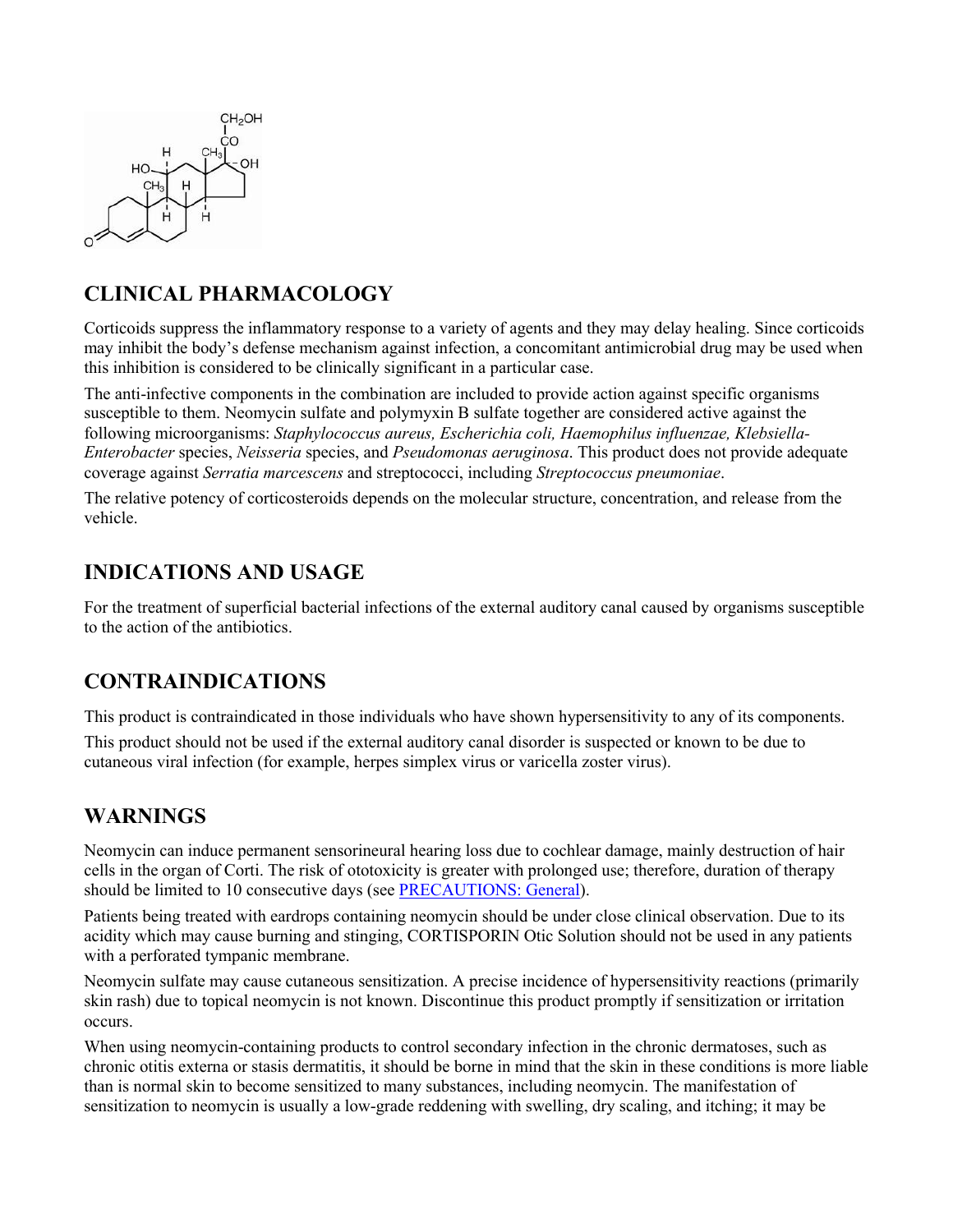manifest simply as a failure to heal. Periodic examination for such signs is advisable, and the patient should be told to discontinue the product if they are observed. These symptoms regress quickly on withdrawing the medication. Neomycin-containing applications should be avoided for the patient thereafter.

Contains potassium metabisulfite, a sulfite that may cause allergic-type reactions including anaphylactic symptoms and life-threatening or less severe asthmatic episodes in certain susceptible people. The overall prevalence of sulfite sensitivity in the general population is unknown and probably low. Sulfite sensitivity is seen more frequently in asthmatic than in nonasthmatic people.

# **PRECAUTIONS**

### <span id="page-2-0"></span>**General**

As with other antibiotic preparations, prolonged use may result in overgrowth of nonsusceptible organisms, including fungi.

If the infection is not improved after 1 week, cultures and susceptibility tests should be repeated to verify the identity of the organism and to determine whether therapy should be changed.

Treatment should not be continued for longer than 10 days.

Allergic cross-reactions may occur which could prevent the use of any or all of the following antibiotics for the treatment of future infections: kanamycin; paromomycin; streptomycin; and possibly, gentamicin.

#### **Information for Patients**

Avoid contaminating the dropper with material from the ear, fingers, or other source. This caution is necessary if the sterility of the drops is to be preserved.

If sensitization or irritation occurs, discontinue use immediately and contact your physician.

Do not use in the eyes.

#### **Laboratory Tests**

Systemic effects of excessive levels of hydrocortisone may include a reduction in the number of circulating eosinophils and a decrease in urinary excretion of 17-hydroxycorticosteroids.

#### **Carcinogenesis, Mutagenesis, Impairment of Fertility**

Long-term studies in animals (rats, rabbits, mice) showed no evidence of carcinogenicity attributable to oral administration of corticosteroids.

#### **Pregnancy**

#### *Teratogenic Effects*

Corticosteroids have been shown to be teratogenic in rabbits when applied topically at concentrations of 0.5% on days 6 to 18 of gestation and in mice when applied topically at a concentration of 15% on days 10 to 13 of gestation. There are no adequate and well-controlled studies in pregnant women. Corticosteroids should be used during pregnancy only if the potential benefit justifies the potential risk to the fetus.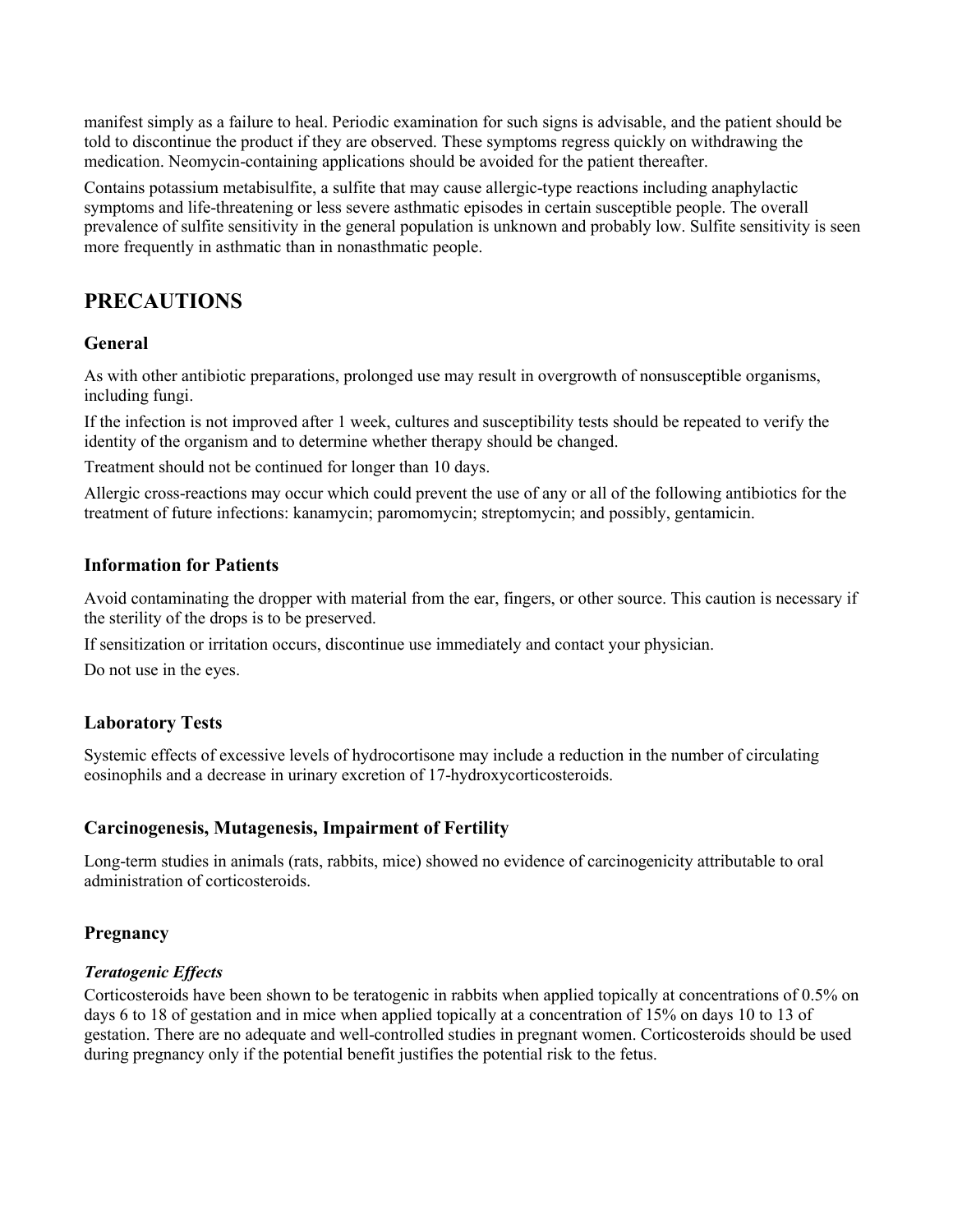#### **Nursing Mothers**

Hydrocortisone appears in human milk following oral administration of the drug. Since systemic absorption of hydrocortisone may occur when applied topically, caution should be exercised when CORTISPORIN Otic Solution is used by a nursing woman.

#### **Pediatric Use**

The safety and effectiveness of CORTISPORIN Otic Solution in otitis externa have been established in the pediatric age group 2 years to 16 years of age. There is inadequate data to establish safety and effectiveness in otitis externa for pediatric patients under 2 years of age.<sup>1</sup>

#### **Geriatric Use**

Clinical studies of CORTISPORIN Otic Solution did not include sufficient numbers of subjects aged 65 and over to determine whether they respond differently from younger subjects. Other reported clinical experience has not identified differences in responses between the elderly and younger patients.

### **ADVERSE REACTIONS**

Neomycin occasionally causes skin sensitization. Ototoxicity and nephrotoxicity have also been reported (see [WARNINGS](#page-1-0)). Adverse reactions have occurred with topical use of antibiotic combinations including neomycin and polymyxin B. Exact incidence figures are not available since no denominator of treated patients is available. The reaction occurring most often is allergic sensitization. In one clinical study, using a 20% neomycin patch, neomycin-induced allergic skin reactions occurred in two of 2,175 (0.09%) individuals in the general population.<sup>2</sup> In another study, the incidence was found to be approximately  $1\%$ .<sup>3</sup>

The following local adverse reactions have been reported with topical corticosteroids, especially under occlusive dressings: burning, itching, irritation, dryness, folliculitis, hypertrichosis, acneiform eruptions, hypopigmentation, perioral dermatitis, allergic contact dermatitis, maceration of the skin, secondary infection, skin atrophy, striae, and miliaria. Stinging and burning have been reported when this product has gained access to the middle ear.

### **DOSAGE AND ADMINISTRATION**

Therapy with this product should be limited to 10 consecutive days.

The external auditory canal should be thoroughly cleansed and dried with a sterile cotton applicator.

For adults, four drops of the solution should be instilled into the affected ear 3 or 4 times daily. For infants and children, three drops are suggested because of the smaller capacity of the ear canal.

The patient should lie with the affected ear upward and then the drops should be instilled. This position should be maintained for 5 minutes to facilitate penetration of the drops into the ear canal. Repeat, if necessary, for the opposite ear.

If preferred, a cotton wick may be inserted into the canal and then the cotton may be saturated with the solution. This wick should be kept moist by adding further solution every 4 hours. The wick should be replaced at least once every 24 hours.